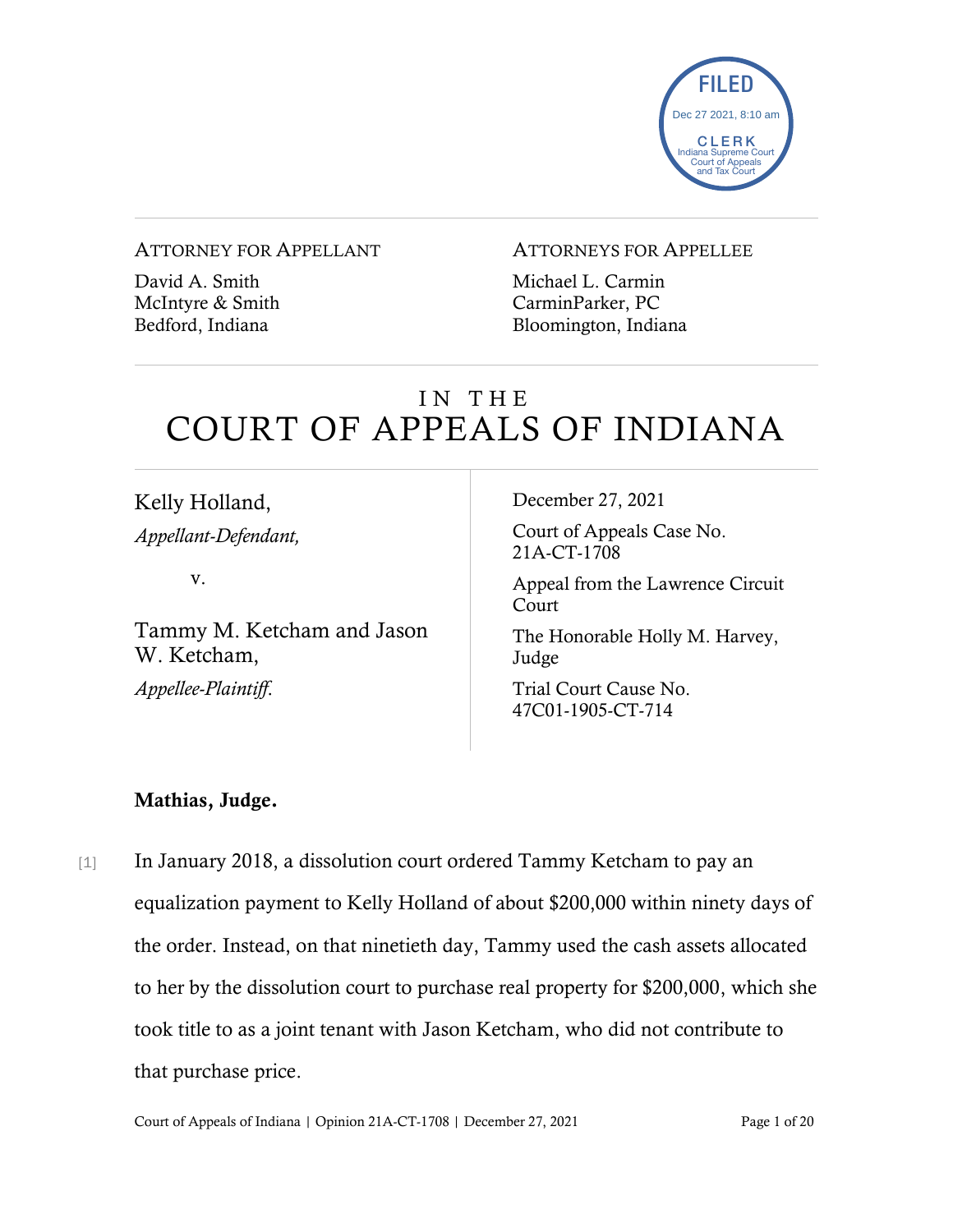- [2] Holland sued Tammy and Jason under Indiana's Uniform Fraudulent Transfer Act, [Ind. Code §§ 32-18-2-0.2 to -23 \(2017\)](https://www.westlaw.com/Document/NDF8F7950968A11E09837E34F117CD1A4/View/FullText.html?transitionType=Default&contextData=(sc.Default)&VR=3.0&RS=da3.0) ("the Act"), on the ground that Tammy had transferred her cash assets into the real property in an attempt to hinder, delay, or defraud him as the judgment creditor under the dissolution decree. In their *pro se* answer, Tammy and Jason stated that they had transferred the cash into their homestead under their erroneous belief that a homestead in Indiana is wholly exempt from attempts to collect for a fixed judgment.
- [3] Ruling on a paper record, the trial court entered judgment for Tammy and Jason. On appeal, Holland raises a single issue for our review, namely, whether the Ketchams' act of converting cash into real property instead of using that cash to timely pay to Holland the amount owed to him under the dissolution decree demonstrated an intent by the Ketchams to fraudulently transfer the cash away from Holland.
- [4] We reverse and remand with instructions.

### Facts and Procedural History

[5] Tammy and Holland were married in 1997 and owned real property in Owensburg, Indiana. In 2015, Tammy filed a petition for dissolution of the marriage. On January 24, 2018, the dissolution court entered its decree of dissolution. In the decree, the court awarded the Owensburg property to Tammy, which at that time had a net value of \$90,000. The court also awarded Tammy \$250,000 in cash from a life-insurance-policy payment Tammy had received following her brother's death.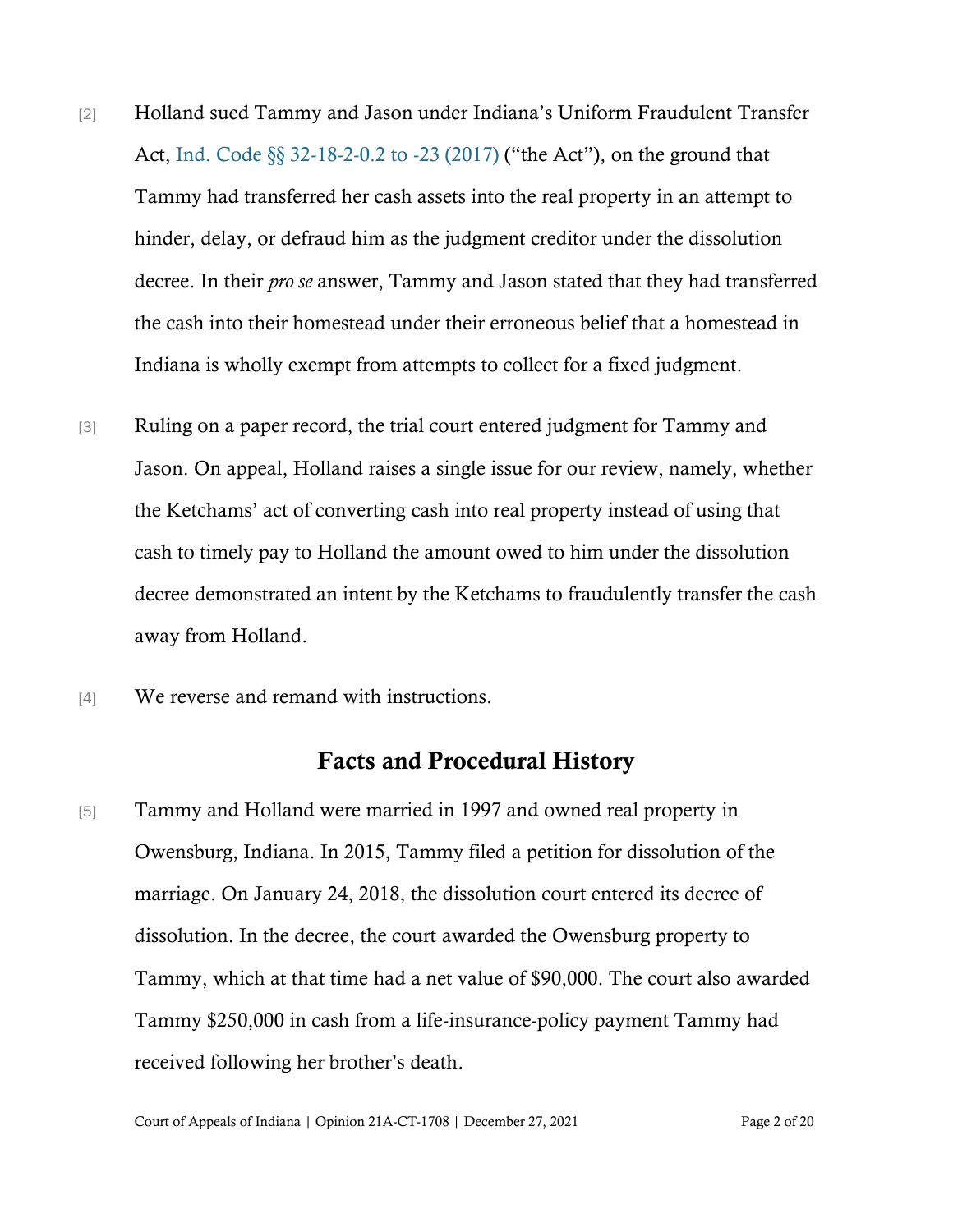- [6] However, the dissolution court further allocated \$131,692.50 as an asset to Tammy, which amount represented her "inappropriate[]" use of "the parties' joint business account to pay for her personal expenses throughout the pendency of the divorce." Appellant's App. Vol. 2 p. 52. That sum also included Tammy having "tak[en] a paycheck from the business, which was not customary," during the dissolution. *Id.* In contrast, Holland "received no paycheck from the business" and continued to deposit a portion of his regular paycheck from other employment into the joint business account "throughout the pendency of the divorce to help pay regular expenses of the parties." *Id.*
- [7] To offset the award of assets to Tammy, including her inappropriate expenditures, the dissolution court ordered her to make an equalization payment to Holland in the amount of \$205,098.75. The decree stated that the equalization payment "shall be paid within 90 days of the date of this order. In the event said amount is not paid within 90 days, a judgment shall be entered against all property and assets of [Tammy] and interest shall accrue on said judgment at the statutory rate." *Id.* at 53. That language made Tammy's equalization payment to Holland due no later than April 24, 2018.
- [8] On February 23, Tammy filed a motion to correct error with the dissolution court. While that motion was pending, on April 24, Tammy conducted two transactions. First, she sold the Owensburg property for a net gain of \$101,236.98. Second, she and her boyfriend, Jason Ketcham, purchased, as joint tenants, real property in Bedford. They purchased the Bedford property for \$200,000 in cash, and there is no dispute that Jason "did not contribute cash to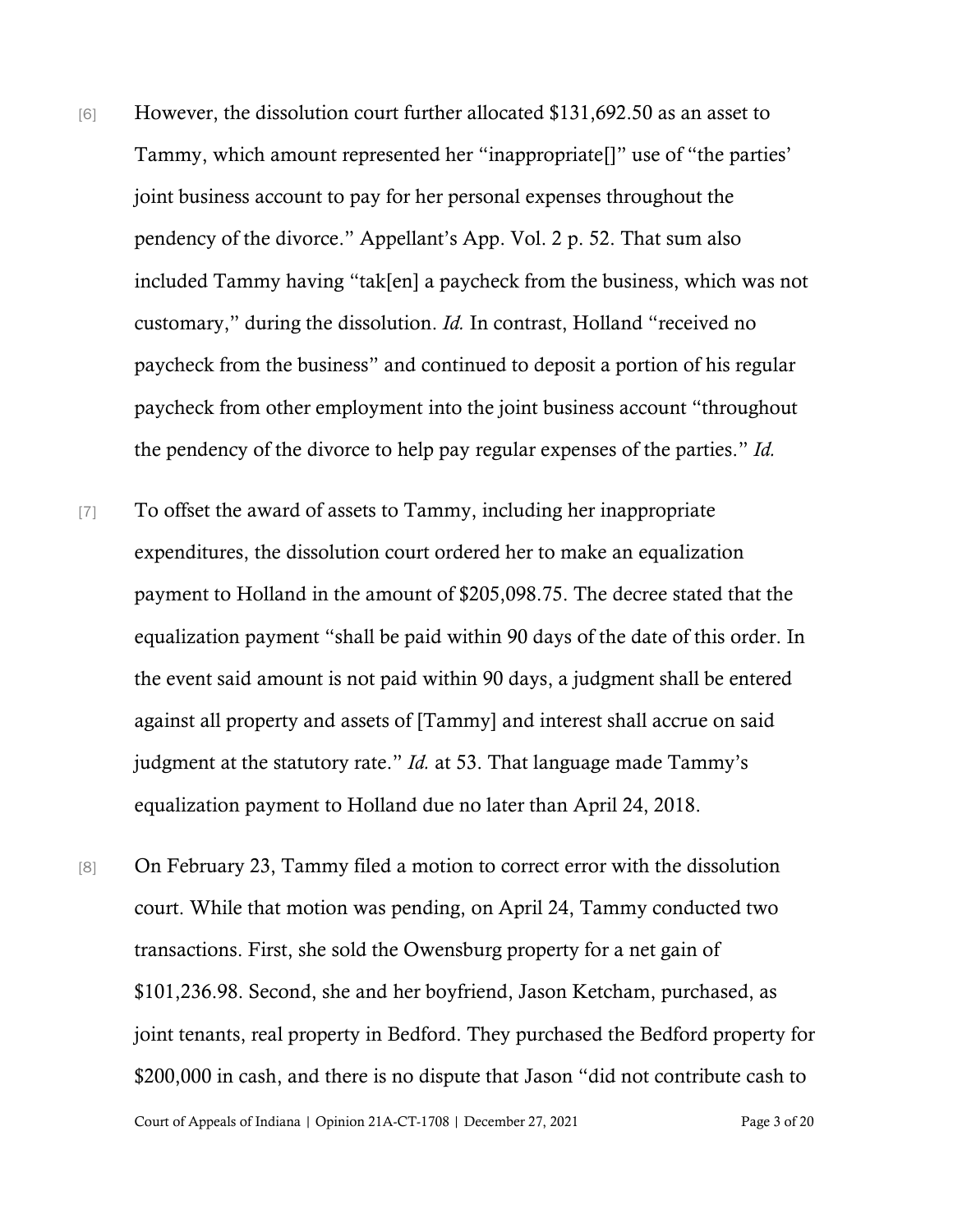the purchase of the property." *Id.* at 141. Rather, the purchase money consisted entirely of the proceeds from Tammy's sale of the Owensburg property and the proceeds from the life-insurance payment she had received in the dissolution decree. In exchange for Tammy buying the property, Jason agreed that he "would ensure payment of and be responsible for payment of utilities, taxes, insurance[,] and maintenance" at the Bedford property. *Id.* at 152–53. An appraisal of the Bedford property valued it at about \$256,000.

[9] After Tammy failed to timely pay the equalization payment, Holland filed a petition for contempt in the dissolution court. <sup>1</sup> However, there is no indication that Holland was aware of Tammy's real-estate transactions at the time he filed his petition for contempt. On August 10, after a hearing on both Tammy's motion to correct error and Holland's petition for contempt, the court corrected an error in the amount of the equalization payment. The court also found that Tammy owed Holland additional payments for debts allocated to her in the dissolution decree that she had failed to pay and that Holland had paid instead. Thus, the court ordered Tammy to pay a total amended judgment to Holland in the amount of \$200,478.96. <sup>2</sup> The court further found Tammy "in contempt for her failure to pay [the equalization payment] as ordered." *Id.* at 62. As to that

 $<sup>1</sup>$  The petition for contempt is not included in the Record on Appeal.</sup>

<sup>&</sup>lt;sup>2</sup> This total included an amended equalization payment of \$193,646.25 and a \$3,205.23 reimbursement for a Visa payment made by Holland. The dissolution court's order also directed Tammy to reimburse Holland \$3,127.48 for a mortgage payment on the Owensburg property and to pay \$500 of Holland's attorney's fees. Appellant's App. Vol. 2 pp. 61-62, 75.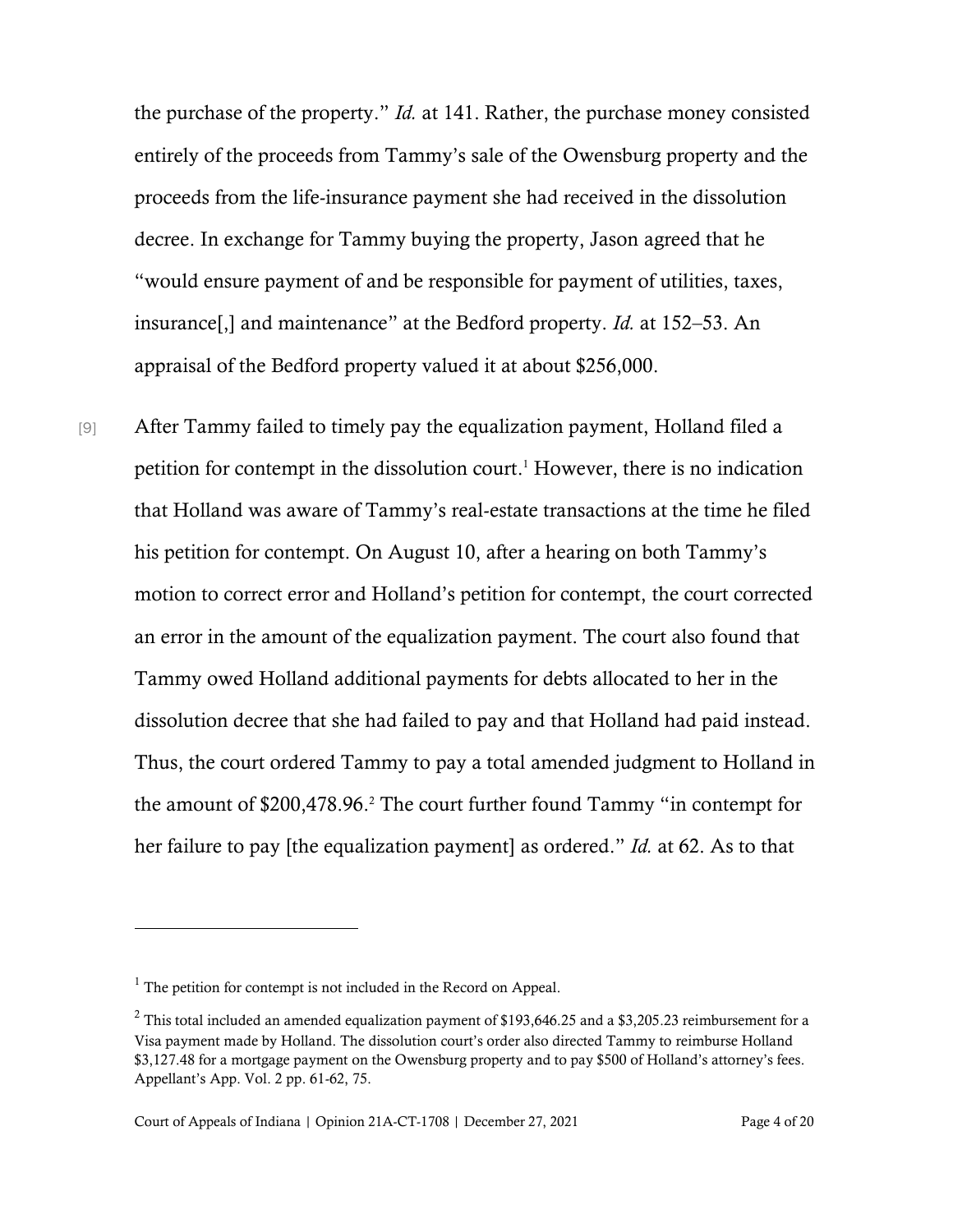finding, the court concluded that "the judgment entered in the Decree of Dissolution . . . remains in place." *Id.* Neither party appealed the dissolution court's final judgment.

- [10] Thereafter, Tammy and Jason married. On November 1, they deeded the Bedford property from themselves as joint tenants to themselves as husband and wife. Between November of 2018 and December of 2020, Tammy paid \$5,526.87 on the total amended judgment, mostly by way of scattered \$5 to \$25 payments.
- [11] In May of 2019, Holland filed his complaint in the trial court alleging that the Ketchams had fraudulently transferred \$200,000 in cash into the Bedford property in violation of the Act. In particular, Holland alleged that the Ketchams "conspired and engaged in actions with an intent to defraud the claim of [Holland] established" under the dissolution decree. *Id.* at 85. "Because of the fraudulent actions of the [Ketchams]," Holland continued, he was "denied the benefits of the judgment entered in his favor . . . ." *Id.*
- [12] The Ketchams, then acting *pro se*, answered and denied Holland's allegations. In their answer, they stated:

In Nolo's Laws and Legal Research online article, Judgment Liens on Property in Indiana, the . . . article states: "In Indiana, a creditor's ability to collect under a judgment lien will be affected by a number of factors—including a fixed amount of value that won't be touchable if the property is the debtor's primary residence (called a homestead exemption), other liens that may be in place, and any foreclosure or bankruptcy proceedings."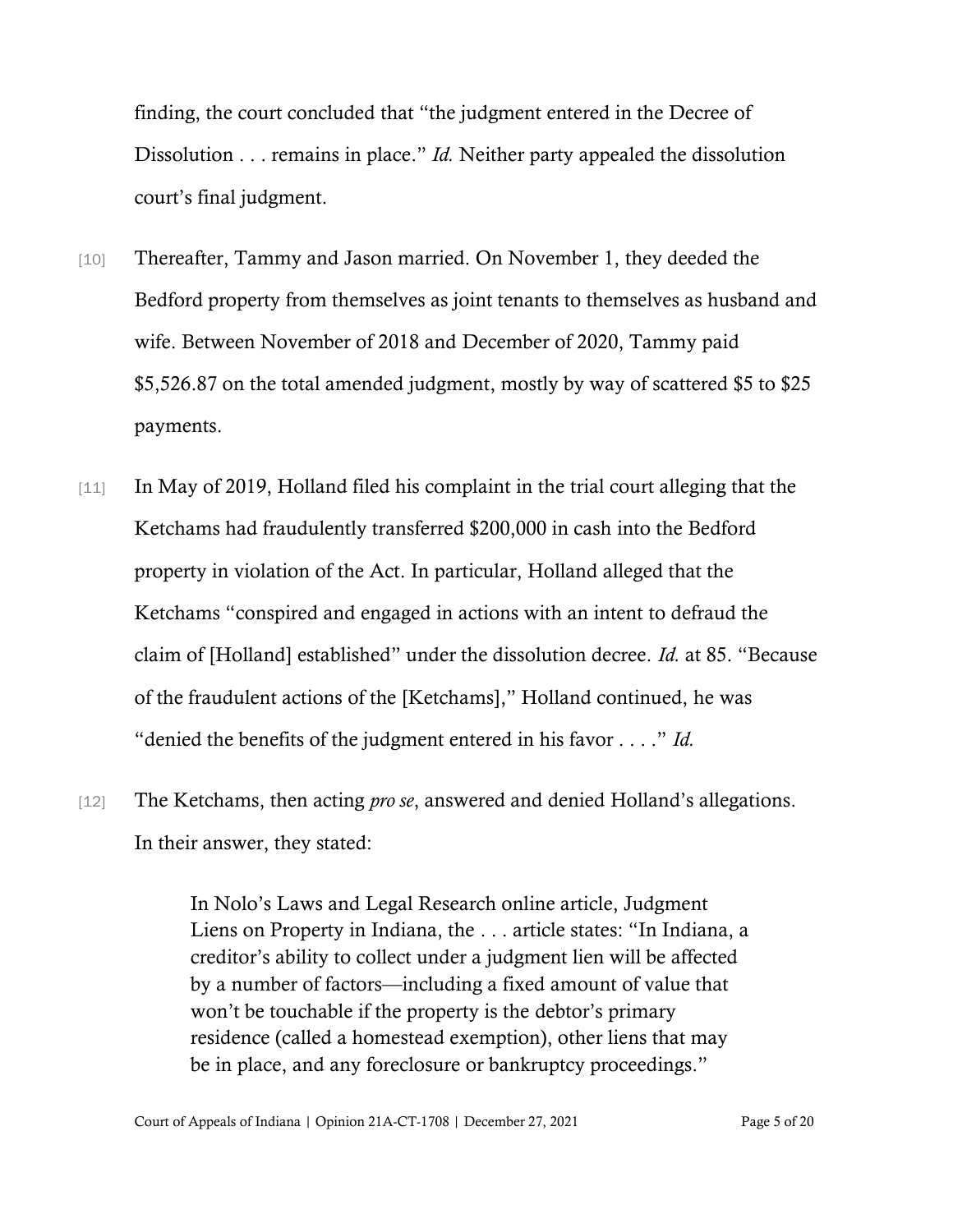[The Bedford property] is our primary real property residence and qualifies as a homestead exemption and has been since purchasing the house jointly in April 2018. The entered judgment amount was  $$196,851.48^{[3]}$  —the house was purchased for \$200,000. Thus voiding [sic] any lien, levy, injunction[,] or attachment amount that . . . may be deemed by the Honorable Judge.<sup>[4]</sup>

*Id.* at 19.

[13] Following the appointment of a special judge, the parties agreed to a bench trial by way of evidentiary submissions rather than a hearing. After receiving those submissions, the trial court concluded that Holland had no claim against Jason because Jason was not a debtor to Holland under the dissolution decree. However, there is no dispute in the evidentiary submissions that Jason was aware of the equalization payment Tammy owed to Holland on April 24 when he and Tammy purchased the Bedford property as joint tenants using Tammy's cash assets.

(Emphasis added.)

Court of Appeals of Indiana | Opinion 21A-CT-1708 | December 27, 2021 Page 6 of 20

<sup>&</sup>lt;sup>3</sup> This amount appears to exclude the dissolution court's order for Tammy to reimburse Holland for his mortgage payment on the Owensburg property and for her to pay a portion of his attorney's fees.

<sup>&</sup>lt;sup>4</sup> Contrary to the Ketchams' understanding in their answer[, Indiana Code section](https://www.westlaw.com/Document/NBA37E3D08D8411E18A4FF8A2523B657B/View/FullText.html?transitionType=Default&contextData=(sc.Default)&VR=3.0&RS=cblt1.0) 34-55-10-2(c) (2017) states:

The following property of a debtor domiciled in Indiana is exempt:

<sup>(1)</sup> Real estate or personal property constituting the personal or family residence of the debtor or a dependent of the debtor, or estates or rights in that real estate or personal property, *of not more than fifteen thousand dollars (\$15,000)*. The exemption under this subdivision is individually available to joint debtors concerning property held by them as tenants by the entireties.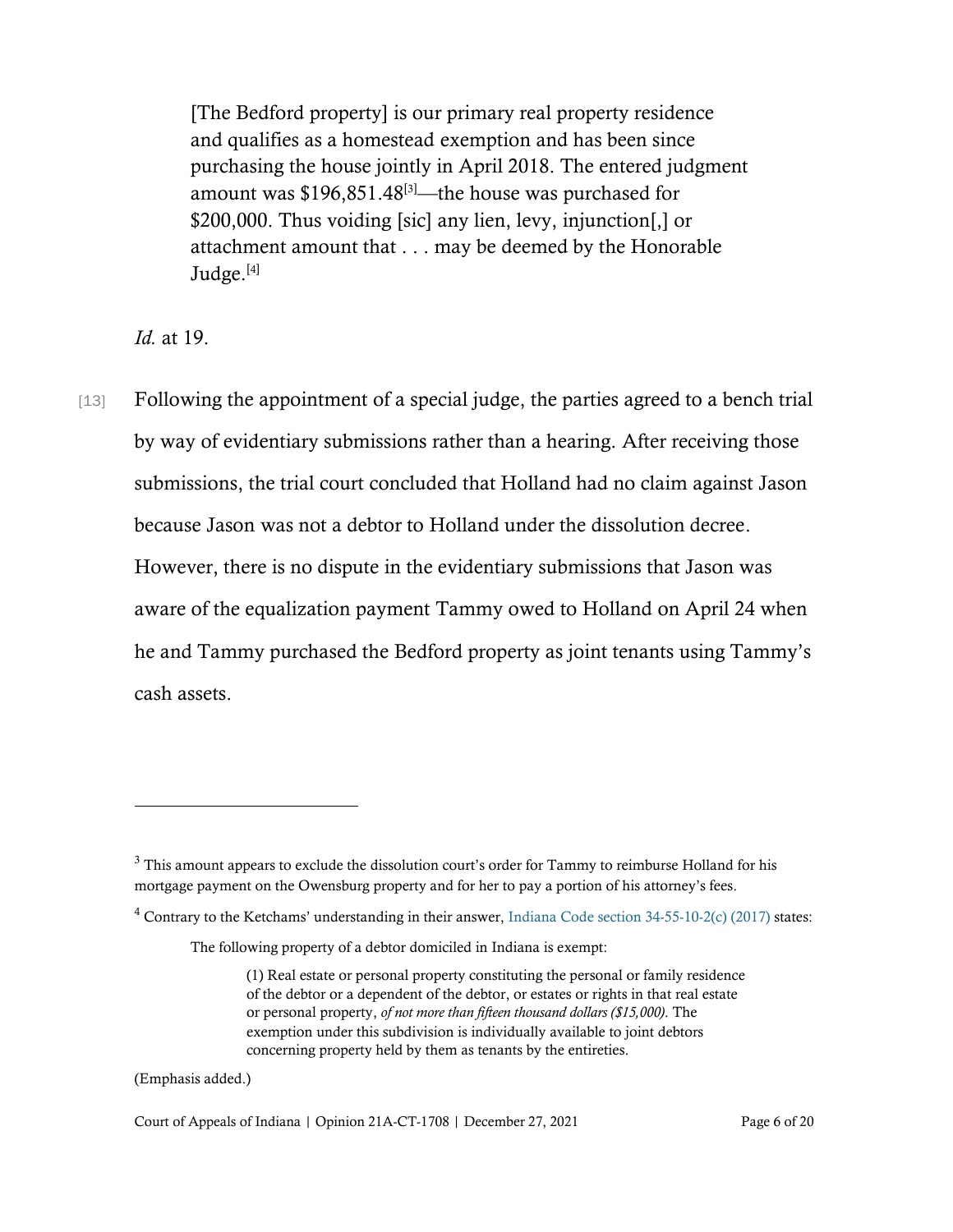[14] As for Holland's claim against Tammy, the court stated that the following facts weighed against Holland's ability to show that Tammy had acted with a fraudulent intent: (1) Tammy did not "retain[] control of the cash she used to purchase the Bedford property"; (2) "Tammy's purchase of the real estate was a matter of public record" and, "thus, not secret or kept hidden through multiple sham transactions"; (3) "[t]he [dissolution] decree had just been issued," "had just outlined the marital property belonging to each party," and its lien for Holland "did not come into effect prior to" the April 24 transactions; (4) the transfer "did not consist of all of Tammy's assets"; (5) Tammy did not abscond; (6) Tammy did not conceal assets; (7) the Bedford property "was at least equivalent in value or greater in value than the amount she paid for it," which the court found "suggests the opposite of a fraudulent transfer"; (8) Tammy is not insolvent; (9) "[t]he transfer occurred three months after the [d]ecree and just before judgment would have been entered in favor of" Holland for the original amount of the unpaid equalization payment; and (10) the April 24 transactions were "the normal course of business" because each transaction was "closed in the presence of a title company with [a] settlement statement[]." *Id.* at 11–12. In Holland's favor, the court found only that "Tammy had not just been sued" in the dissolution court. *Id.* at 12.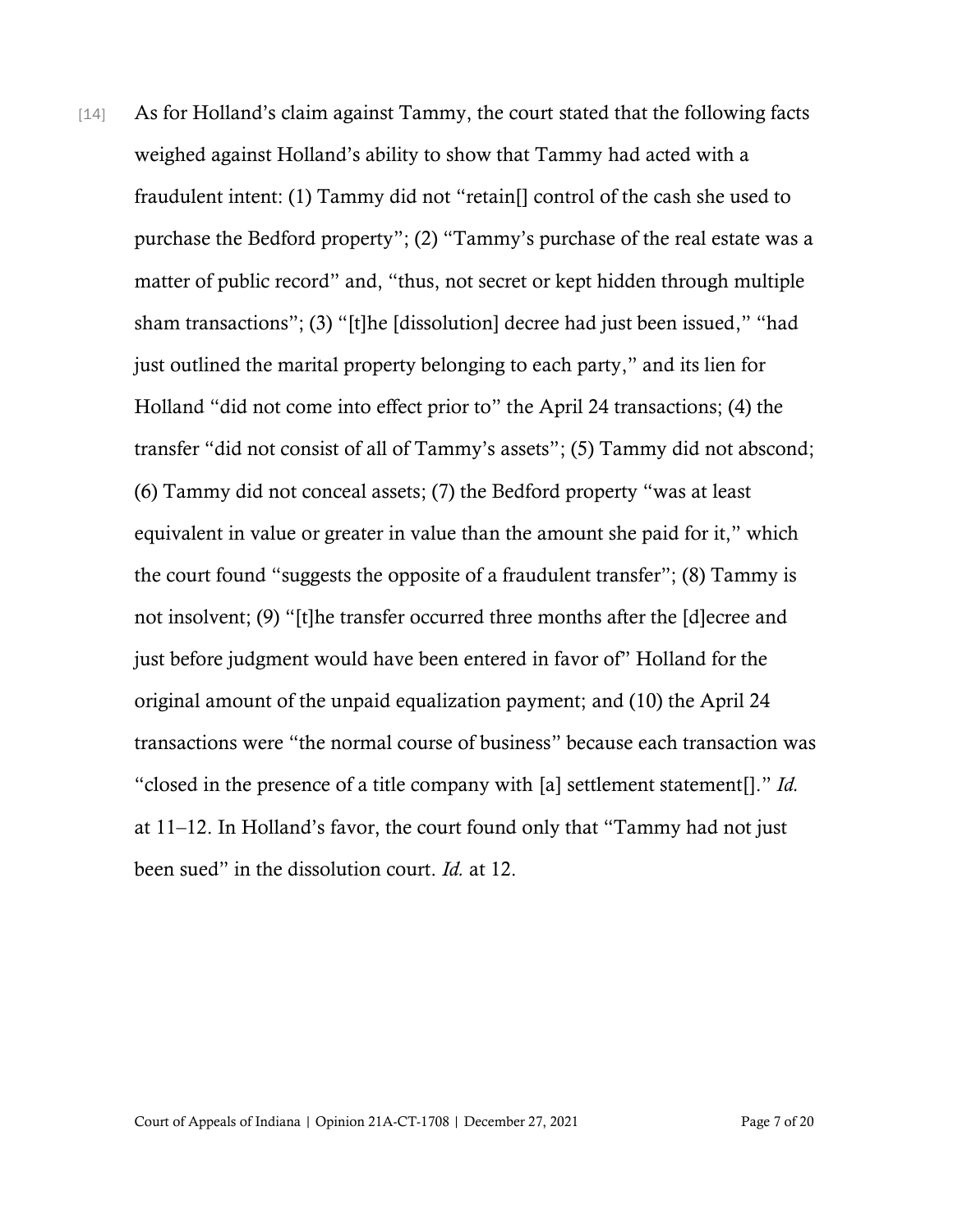[15] In light of its assessment of the evidentiary submissions, the court concluded that Holland had "failed to meet his burden of establishing sufficient indicia of intent to defraud." *Id.* This appeal ensued.<sup>5</sup>

## Standard of Review

[16] By agreement of the parties, the trial court here entered its judgment based only on a paper record and without conducting an evidentiary hearing. In reviewing such judgments, "we are 'in as good a position as the trial court . . . to determine the force and effect of the evidence.'" *[In re Adoption of C.B.M.](https://www.westlaw.com/Document/Icb06b3f906dd11e38503bda794601919/View/FullText.html?transitionType=Default&contextData=(sc.Default)&VR=3.0&RS=da3.0&fragmentIdentifier=co_pp_sp_578_691)*[, 992](https://www.westlaw.com/Document/Icb06b3f906dd11e38503bda794601919/View/FullText.html?transitionType=Default&contextData=(sc.Default)&VR=3.0&RS=da3.0&fragmentIdentifier=co_pp_sp_578_691)  [N.E.2d 687, 691 \(Ind. 2013\)](https://www.westlaw.com/Document/Icb06b3f906dd11e38503bda794601919/View/FullText.html?transitionType=Default&contextData=(sc.Default)&VR=3.0&RS=da3.0&fragmentIdentifier=co_pp_sp_578_691) (quoting *GKN Co. v. Magness*[, 744 N.E.2d 397, 401](https://www.westlaw.com/Document/I62c779c4d39811d99439b076ef9ec4de/View/FullText.html?transitionType=Default&contextData=(sc.Default)&VR=3.0&RS=da3.0&fragmentIdentifier=co_pp_sp_578_401)  [\(Ind. 2001\)\)](https://www.westlaw.com/Document/I62c779c4d39811d99439b076ef9ec4de/View/FullText.html?transitionType=Default&contextData=(sc.Default)&VR=3.0&RS=da3.0&fragmentIdentifier=co_pp_sp_578_401) (omission original to *C.B.M.*). Thus, "our review is *de novo*." *[Id.](https://www.westlaw.com/Document/Icb06b3f906dd11e38503bda794601919/View/FullText.html?transitionType=Default&contextData=(sc.Default)&VR=3.0&RS=da3.0)* Nonetheless, the trial court's judgment "reaches this court clothed with a presumption of correctness," and it is the appellant's burden to demonstrate reversible error. *Doe v. Adams*[, 53 N.E.3d 483, 495 \(Ind. Ct. App 2016\)](https://www.westlaw.com/Document/Idd1d8a8f06ca11e6b4bafa136b480ad2/View/FullText.html?transitionType=Default&contextData=(sc.Default)&VR=3.0&RS=cblt1.0) (reviewing the trial court's order on summary judgment), *[trans. denied](https://www.westlaw.com/Document/Idd1d8a8f06ca11e6b4bafa136b480ad2/View/FullText.html?transitionType=Default&contextData=(sc.Default)&VR=3.0&RS=cblt1.0)*.

# The Evidentiary Submissions Demonstrate that Tammy Had the Actual Intent to Hinder, Delay, or Defraud Holland's Right to Payment under the Dissolution Decree.

[17] Holland's complaint under the Act is premised on his standing as a judgment creditor under the dissolution decree and his claim to the judgment awarded to

 $<sup>5</sup>$  In his Reply Brief on appeal, Holland asks that we reconsider our motions panel's decision to permit the</sup> Ketchams to file a belated appellees' brief. We decline Holland's invitation to reconsider that decision.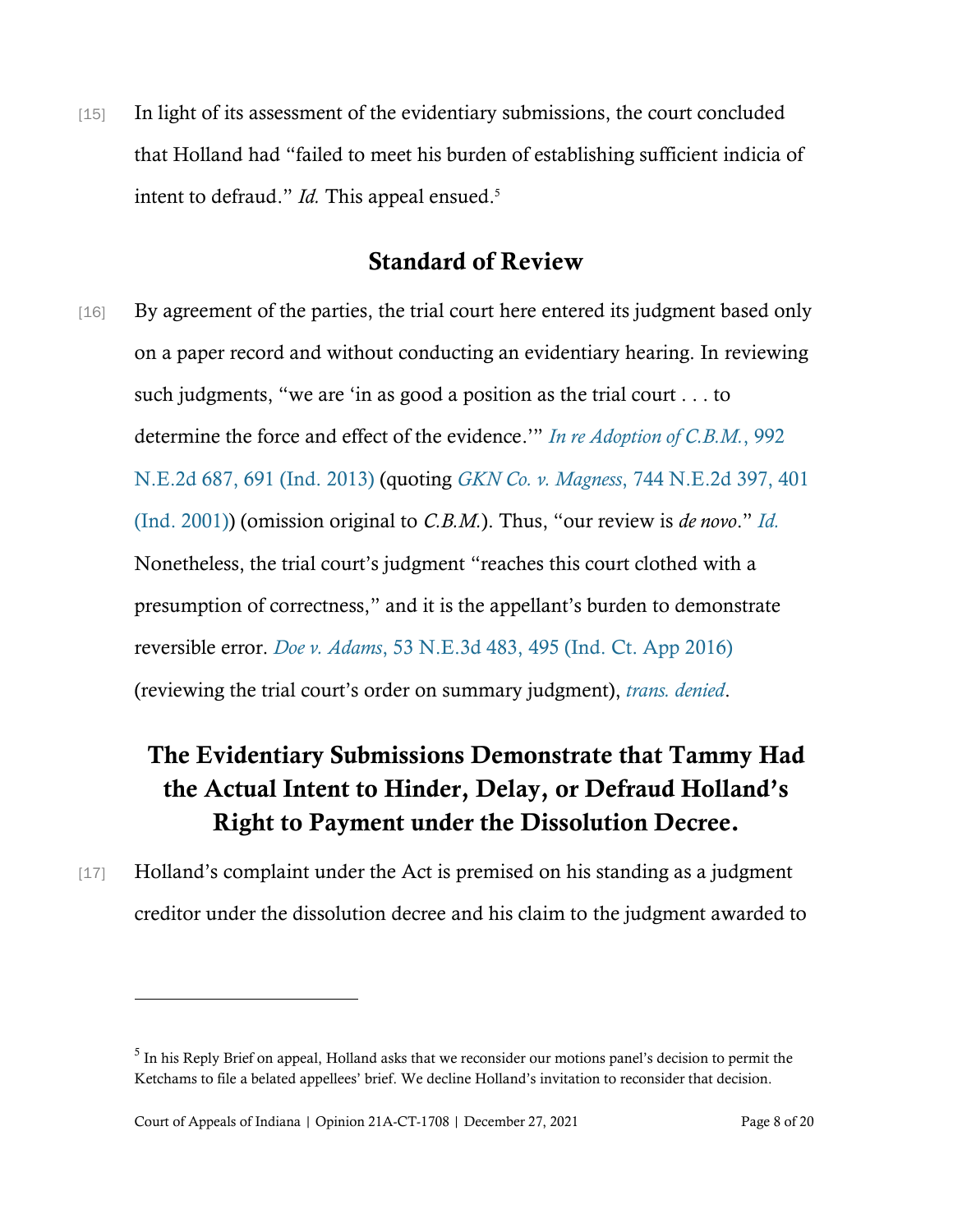him by the dissolution court. Under the Act, a "[c]laim" means "a right to payment"; a "[c]reditor" means "a person [who] has a claim"; and a "[d]ebtor mean "a person [who] is liable on a claim." I.C.  $\S$  32-18-2-2(2), (3), and (5) [\(2017\).](https://www.westlaw.com/Document/N57F019C050C211E7BD629002F086D16E/View/FullText.html?transitionType=Default&contextData=(sc.Default)&VR=3.0&RS=cblt1.0) There is no dispute that Holland is a creditor with a claim under the dissolution decree in light of those definitions. There is also no dispute that Tammy is a debtor to Holland under the decree. Therefore, we begin our analysis with Holland's claim against Tammy.

### [18] Under [Indiana Code section 32-18-2-14 \(2017\):](https://www.westlaw.com/Document/N6911C82050C211E7BD629002F086D16E/View/FullText.html?transitionType=Default&contextData=(sc.Default)&VR=3.0&RS=cblt1.0)

(a) A transfer made or an obligation incurred by a debtor is voidable as to a creditor, whether the creditor's claim arose before or after the transfer was made or the obligation was incurred, if the debtor made the transfer or incurred the obligation:

> (1) with actual intent to hinder, delay, or defraud any creditor of the debtor . . . .

(b) In determining actual intent under subsection (a)(1), consideration may be given, among other factors, to whether:

> (1) the debtor retained possession or control of the property transferred after the transfer;

(2) the transfer or obligation was disclosed or concealed;

(3) before the transfer was made or the obligation was incurred, the debtor had been sued or threatened with suit;

(4) the transfer was of substantially all the debtor's assets;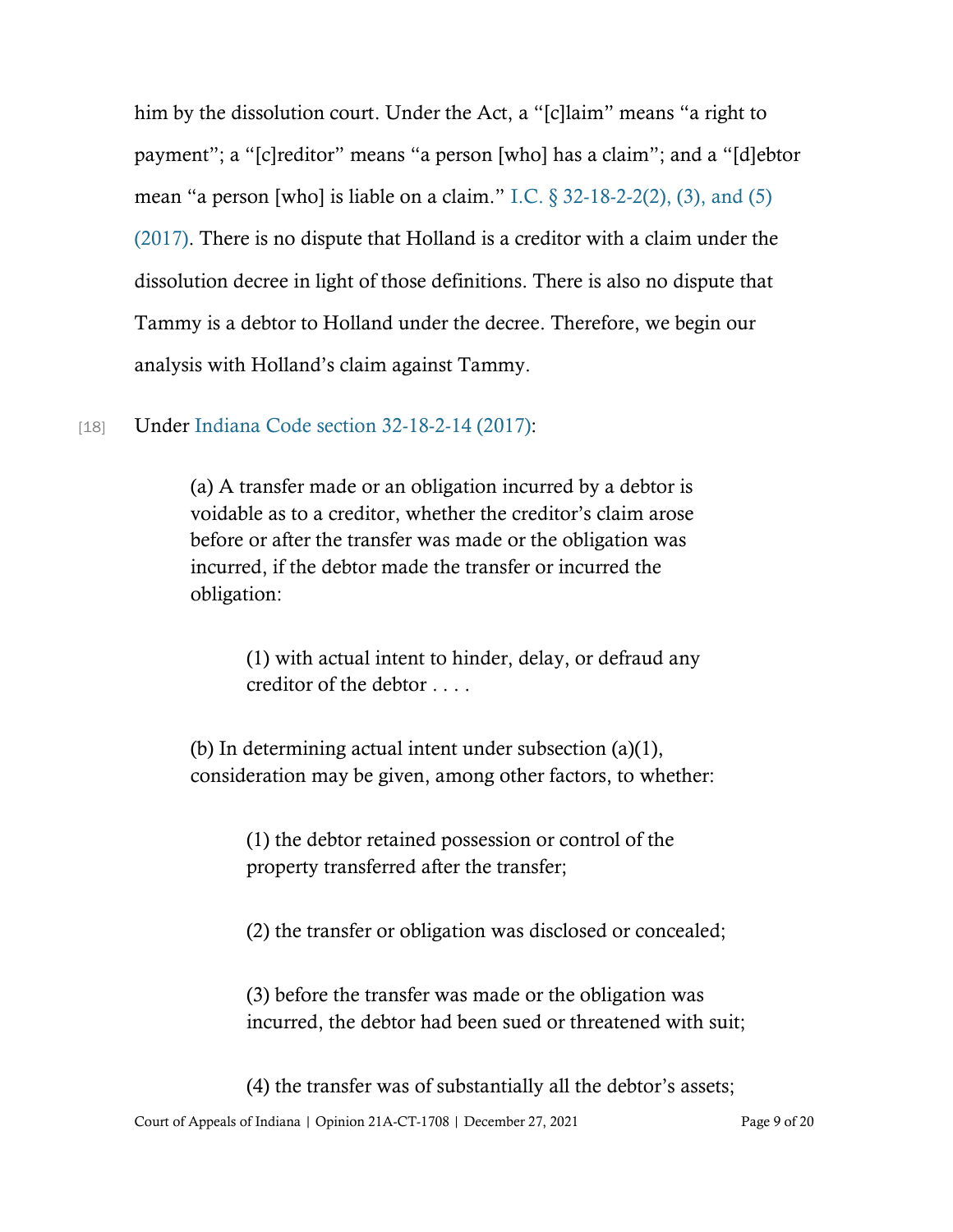(5) the debtor absconded;

(6) the debtor removed or concealed assets;

(7) the value of the consideration received by the debtor was reasonably equivalent to the value of the asset transferred or the amount of the obligation incurred;

(8) the debtor was insolvent or became insolvent shortly after the transfer was made or the obligation was incurred; and

(9) the transfer occurred shortly before or shortly after a substantial debt was incurred.

[19] The statutory list of factors is nonexhaustive, and our case law has identified the following additional factors or "badges of fraud" that also may be relevant to determining actual intent: (10) "any transaction conducted in a manner differing from customary methods"; (11) "a transaction whereby the debtor retains benefits over the transferred property"; and (12) "a transfer of property between family members." *[Hernandez-Velazquez v.](https://www.westlaw.com/Document/I98ae8d80071711ea8d9494c64d4c96f1/View/FullText.html?transitionType=Default&contextData=(sc.Default)&VR=3.0&RS=da3.0&fragmentIdentifier=co_pp_sp_7902_1138) Hernandez*[, 136 N.E.3d 1130,](https://www.westlaw.com/Document/I98ae8d80071711ea8d9494c64d4c96f1/View/FullText.html?transitionType=Default&contextData=(sc.Default)&VR=3.0&RS=da3.0&fragmentIdentifier=co_pp_sp_7902_1138)  [1138 \(Ind. Ct. App. 2019\)](https://www.westlaw.com/Document/I98ae8d80071711ea8d9494c64d4c96f1/View/FullText.html?transitionType=Default&contextData=(sc.Default)&VR=3.0&RS=da3.0&fragmentIdentifier=co_pp_sp_7902_1138) (citing *[Greenfield v. Arden Seven Penn Partners, L.P.](https://www.westlaw.com/Document/I2c9ccca3d39d11d9bf60c1d57ebc853e/View/FullText.html?transitionType=Default&contextData=(sc.Default)&VR=3.0&RS=da3.0&fragmentIdentifier=co_pp_sp_578_703)*[, 757](https://www.westlaw.com/Document/I2c9ccca3d39d11d9bf60c1d57ebc853e/View/FullText.html?transitionType=Default&contextData=(sc.Default)&VR=3.0&RS=da3.0&fragmentIdentifier=co_pp_sp_578_703)  [N.E.2d 699, 703 \(Ind. Ct. App. 2001\),](https://www.westlaw.com/Document/I2c9ccca3d39d11d9bf60c1d57ebc853e/View/FullText.html?transitionType=Default&contextData=(sc.Default)&VR=3.0&RS=da3.0&fragmentIdentifier=co_pp_sp_578_703) *trans. denied*). As no single factor "constitutes a showing of fraudulent intent per se, the facts must be taken together to determine" whether the factors as a whole "amount to a pattern of fraudulent intent." *[Id.](https://www.westlaw.com/Document/I98ae8d80071711ea8d9494c64d4c96f1/View/FullText.html?transitionType=Default&contextData=(sc.Default)&VR=3.0&RS=cblt1.0)*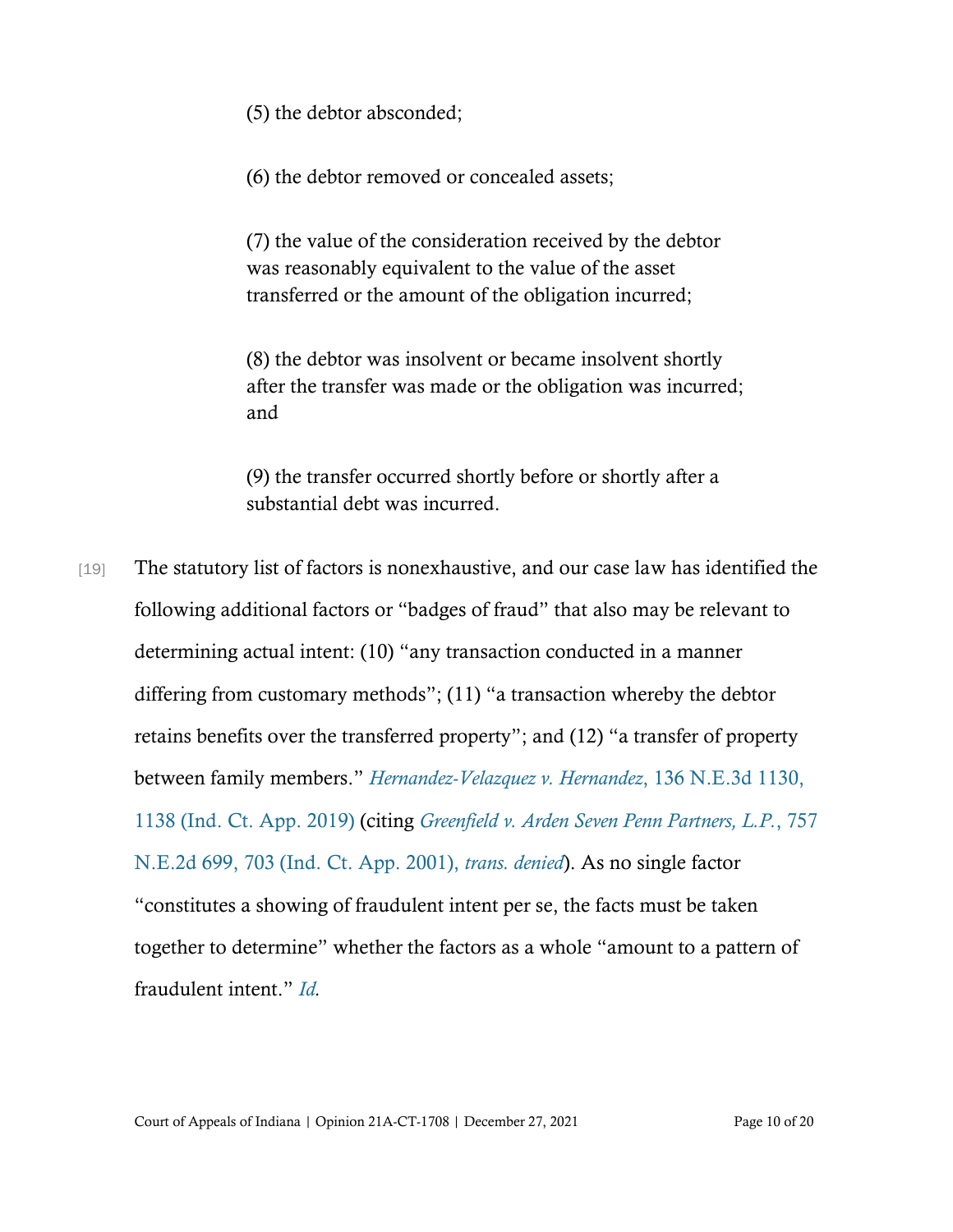- [20] Holland asserts that Tammy's failure to pay the equalization payment by April 24 and, instead, to use a nearly equivalent amount of cash to purchase the Bedford property was a fraudulent and voidable transfer under the Act. Thus, he argues that the parties' evidentiary submissions demonstrate a sufficient showing of an "actual intent" by Tammy "to hinder, delay, or defraud" him. *See* [I.C. § 32-18-2-14\(a\) \(2017\).](https://www.westlaw.com/Document/N6911C82050C211E7BD629002F086D16E/View/FullText.html?transitionType=Default&contextData=(sc.Default)&VR=3.0&RS=cblt1.0) As Holland summarizes in his brief, "Tammy, rather than pay him with money she had in hand, . . . bought a \$200,000.00 house and claimed it as a homestead." Appellant's Br. p. 18. We agree with Holland.
- [21] The force and effect of several of the statutory and common law factors are strongly in Holland's favor. First, we cannot agree with the trial court's assessment that Tammy did not retain control over the value of the \$200,000 when she converted it from cash into equity in the Bedford property. Tammy surrendered exclusive possession and control over the value of the cash in that transfer, but she retained nonexclusive possession and control as a joint tenant, and, later, as the wife, on the title to the Bedford property. In turn, she retained the ability to use the value of that \$200,000 to her benefit despite the transfer. Thus, contrary to the trial court's assessment, factors (1) and (11) weigh strongly in Holland's favor.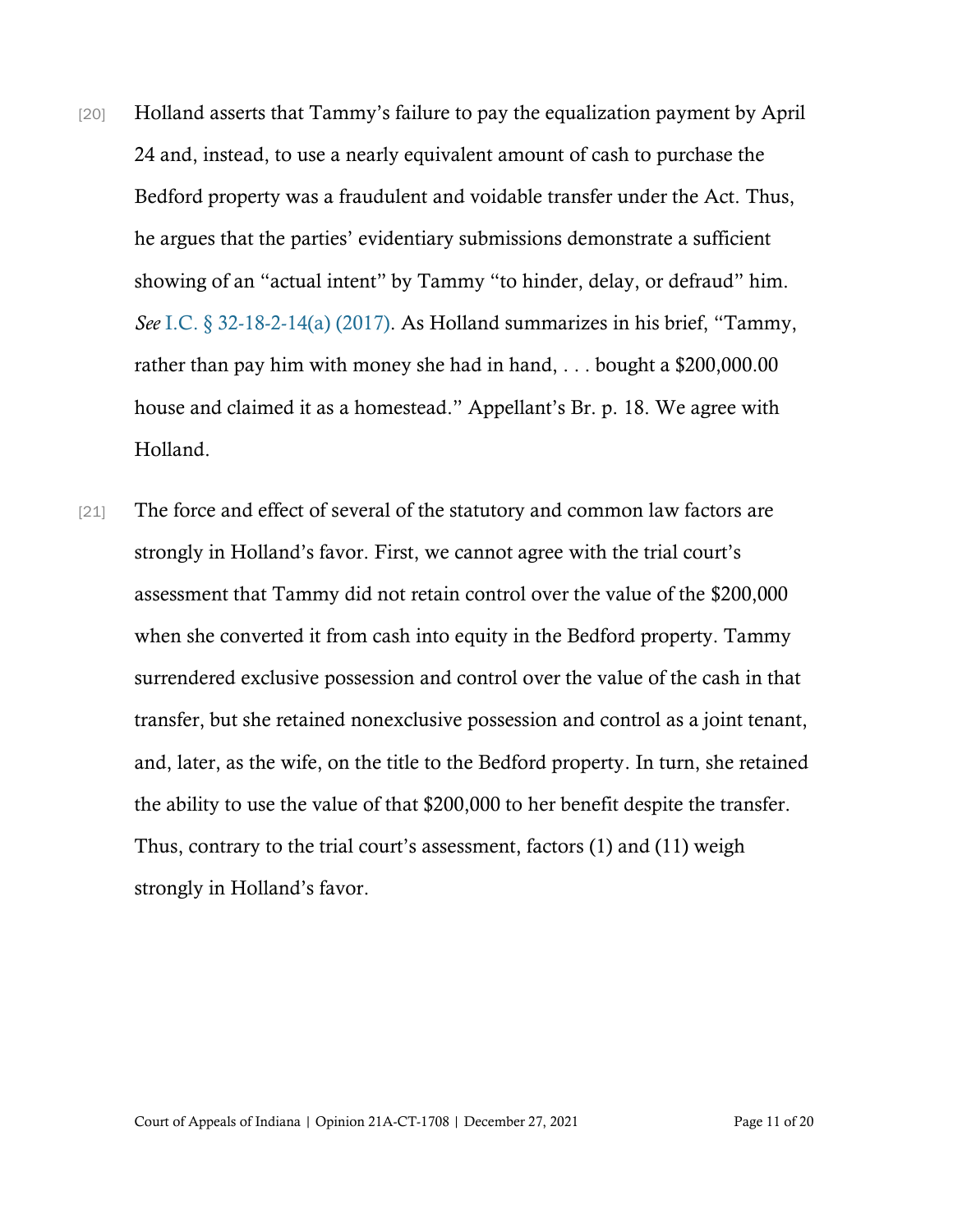[22] Second, we also cannot agree with the trial court that the dissolution decree had "just been issued" and "had just outlined the marital property."<sup>6</sup> Appellant's App. Vol. 2 p. 12. The dissolution proceedings had been ongoing since 2015, and the original dissolution decree had been entered ninety days prior to Tammy's April 24 purchase of the Bedford property. Although Tammy's motion to correct error remained pending on that date, she did not challenge the dissolution court's allocation of assets, which allocation included the Owensburg property, the life insurance proceeds, and more than \$130,000 in inappropriate expenditures. Ninety days elapsed between the date the dissolution decree was issued and the date Tammy purchased the Bedford property, and Tammy was aware that the dissolution court had ordered her to pay the equalization payment to Holland no later than April 24. There was nothing sudden or surprising about the entry of the decree, and Tammy had plenty of time after that entry to pay the equalization payment. Instead, on April 24, the last date on which she could have timely made that payment before risking contempt and additional penalties, she converted a nearly identical amount of cash into her own equity in the Bedford property. We conclude that factors (3) and (9) weigh strongly in Holland's favor.

 $6$  In this part of its order, the trial court also stated that the dissolution court's "judgment lien did not come into effect prior to the date of the sale and purchase." Appellant's App. Vol. 2 p. 12. But when the lien came into effect is irrelevant under the Act. A[s Indiana Code section 32-18](https://www.westlaw.com/Document/N6911C82050C211E7BD629002F086D16E/View/FullText.html?transitionType=Default&contextData=(sc.Default)&VR=3.0&RS=cblt1.0)–2-14(a) (2017) makes clear, a transfer is voidable as to a creditor "whether the creditor's claim arose before or after the transfer was made."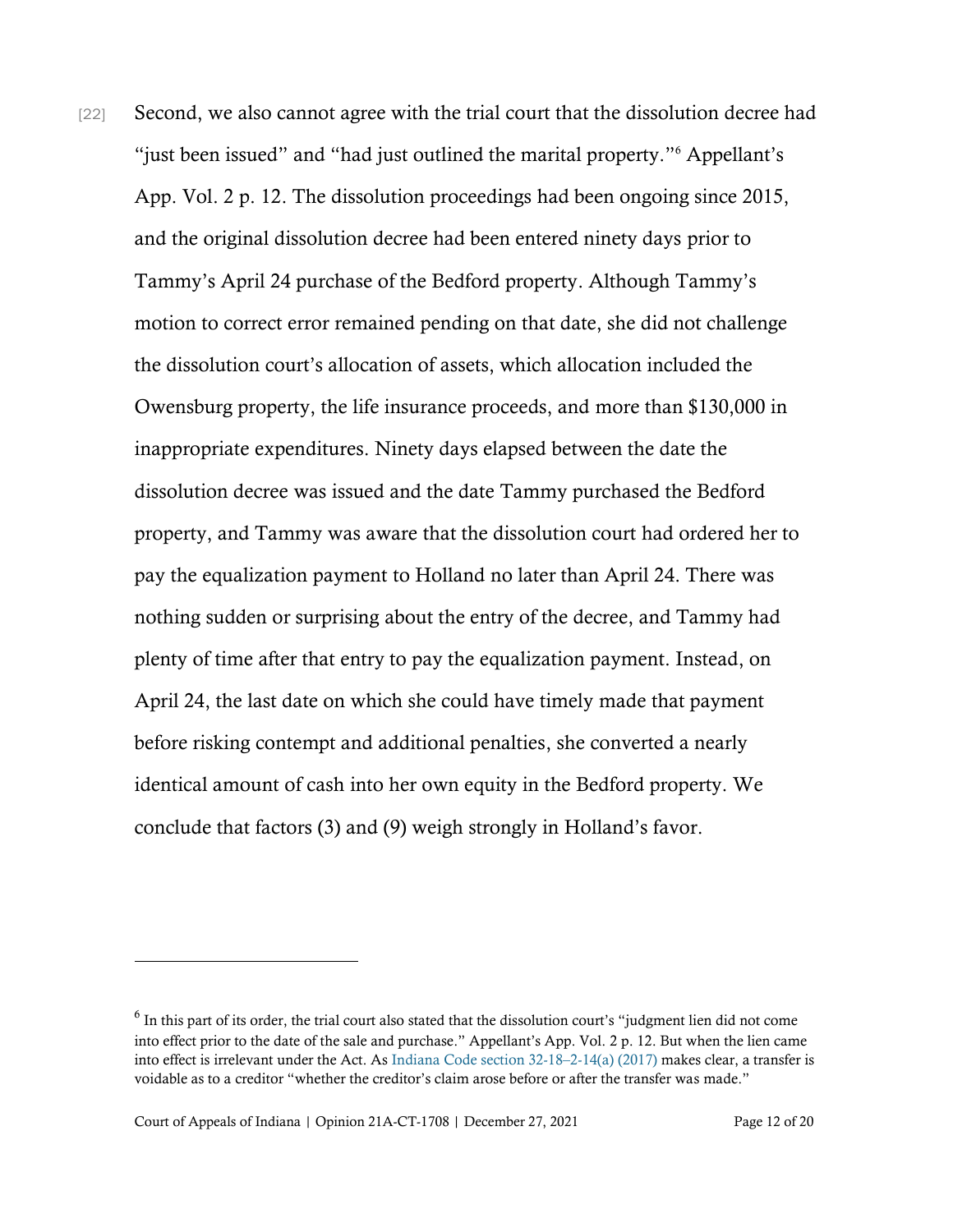- [23] Third, Tammy stated in her *pro se* answer to Holland's complaint that she had used a cash amount slightly greater than the total amended judgment to purchase the Bedford property as her homestead, which she believed would render "void[] any lien, levy, injunction[,] or attachment" that might be attempted to collect that judgment. *Id.* at 19. She had read an online article that said that "a fixed amount of value" demanded under a judgment lien "won't be touchable if the property is the debtor's primary residence." *Id.* Of course, the online article was incorrect as a matter of Indiana law, which exempts only \$15,000 of a debtor's family residence. I.C.  $\S 34-55-10-2(c)(1)$  (2017). But the statements Tammy made in her answer demonstrate her intent to make it more difficult for Holland to collect on his judgment. Therefore, Tammy's statements show that she intended to remove or conceal the cash by exempting it from a legal process for Holland to recover it. The trial court did not consider these facts from the evidentiary submissions, and, contrary to the trial court's judgment, we conclude that factor (6) weighs strongly in Holland's favor.
- [24] Fourth, Tammy transferred \$200,000 from cash into real property held by her and Jason, first as joint tenants and then as husband and wife. Jason paid nothing toward that purchase. Instead, in exchange for Tammy buying the Bedford property for both of them, he promised to "ensure payment of and be responsible for payment of utilities, taxes, insurance[,] and maintenance" at the Bedford property. Appellant's App. Vol. 2 pp. 152–53. We conclude that "the value of the consideration received" by Tammy from Jason was not "reasonably equivalent to the value of the asset transferred." [I.C. § 32-18-2-](https://www.westlaw.com/Document/N6911C82050C211E7BD629002F086D16E/View/FullText.html?transitionType=Default&contextData=(sc.Default)&VR=3.0&RS=cblt1.0)

Court of Appeals of Indiana | Opinion 21A-CT-1708 | December 27, 2021 Page 13 of 20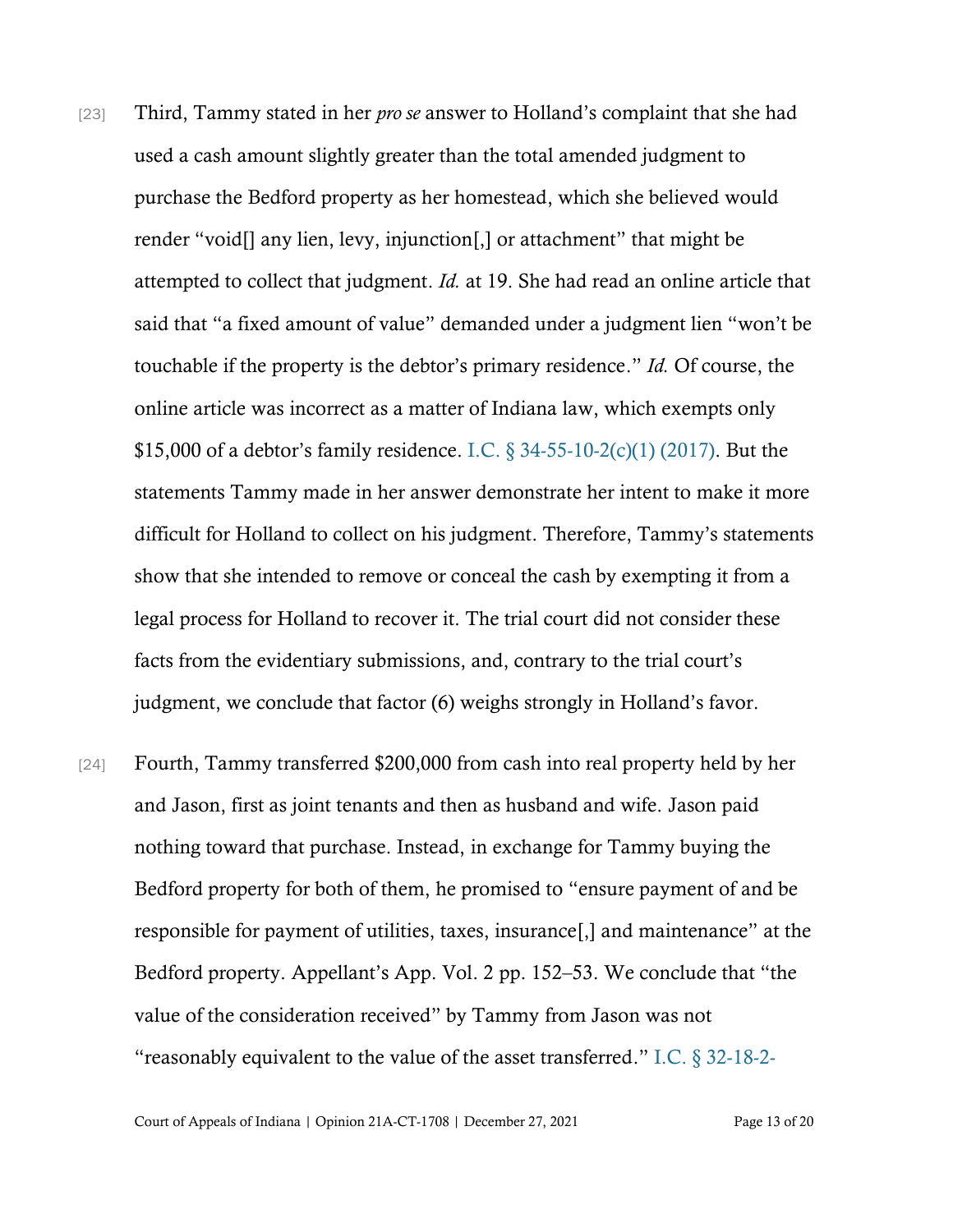[14\(b\)\(7\) \(2017\).](https://www.westlaw.com/Document/N6911C82050C211E7BD629002F086D16E/View/FullText.html?transitionType=Default&contextData=(sc.Default)&VR=3.0&RS=cblt1.0) And we conclude that this was effectively a transfer of property between family members. The trial court did not consider these facts from the evidentiary submissions, but we conclude, based on those facts, that factors (7) and (12) also weigh strongly in Holland's favor.

- [25] Finally, Tammy has an established history of inappropriately using financial assets to which Holland has a claim. The dissolution court found that Tammy had inappropriately taken more than \$130,000 out of joint marital accounts for her own use during the dissolution proceedings. Indeed, her inappropriate expenditures during the dissolution proceedings are a substantial percentage of the equalization payment that remains unpaid. While a debtor's history of inappropriately using assets to which the creditor has a claim is not an explicit factor under the statute or our case law, the identified factors are not exhaustive, and we conclude that Tammy's history is illustrative of her intent in making the transfer at issue here, which also weighs strongly in Holland's favor.
- [26] To be sure, we agree with the trial court that the following factors weigh in Tammy's favor: (2) the transfers were not concealed in the sense that they were on the public record; (4) the transfer was not of all of Tammy's assets; (5) she did not abscond; (7) she received greater value for the Bedford property than she paid for it, as she paid \$200,000 and it appraised for about \$256,000; (8) she is not insolvent; and (10) the transactions were performed using customary methods.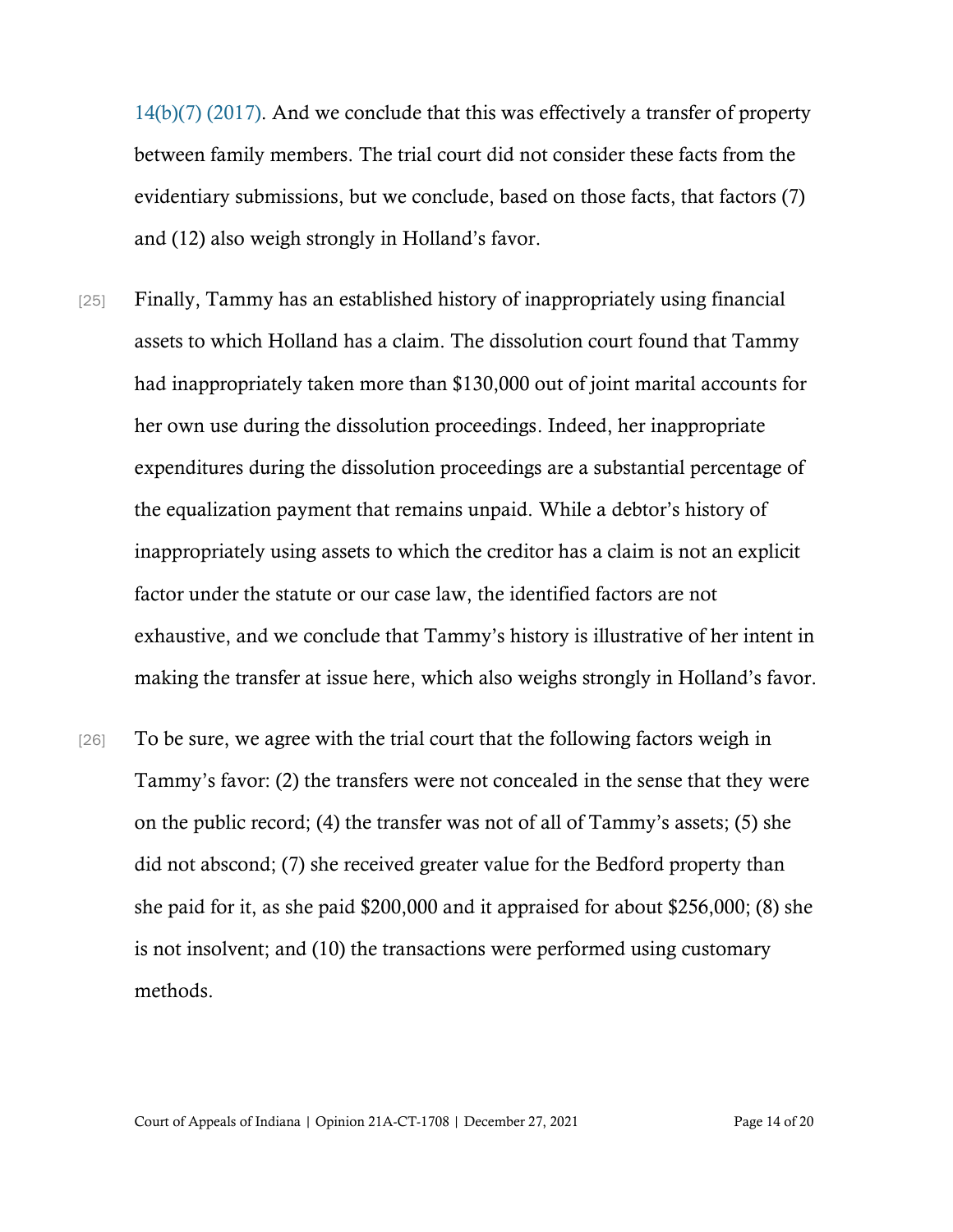- [27] However, each of the factors favorable to Tammy is mitigated in its force and effect because, on these facts, they are also consistent with an intent to defraud. Tammy's answer to Holland's complaint establishes her belief that she had no reason to conceal her purchase of the Bedford property, to abscond, or to perform the real-estate transactions in any manner other than a customary one. Specifically, she stated her belief that converting the cash into equity in the Bedford property placed it beyond the reach of Holland to collect it. Further, her use of the cash to buy the Bedford property without financing mitigates the fact that the appraised value of the real property she purchased is greater than its purchase price. And of course the transfer was not of all of her assets and she is not insolvent—she transferred her own cash into equity in real property to which she is a title holder. However, while the transfer did not diminish her assets or significantly affect her solvency, it does appear to have interfered with her ability to fully and timely pay the equalization payment due to Holland.
- [28] In sum, we conclude that the force and effect of eight factors weigh strongly in Holland's favor and show that Tammy had the actual intent to hinder, delay, or defraud Holland as her judgment creditor under the dissolution decree. In contrast, six factors are in Tammy's favor, but each of those factors is mitigated because they are also consistent on these facts with a showing of actual intent to defraud. Considering the force and effect of the factors as a whole, we hold that the evidentiary submissions demonstrate a pattern of fraudulent intent by Tammy. We therefore reverse the trial court's judgment for Tammy.

Court of Appeals of Indiana | Opinion 21A-CT-1708 | December 27, 2021 Page 15 of 20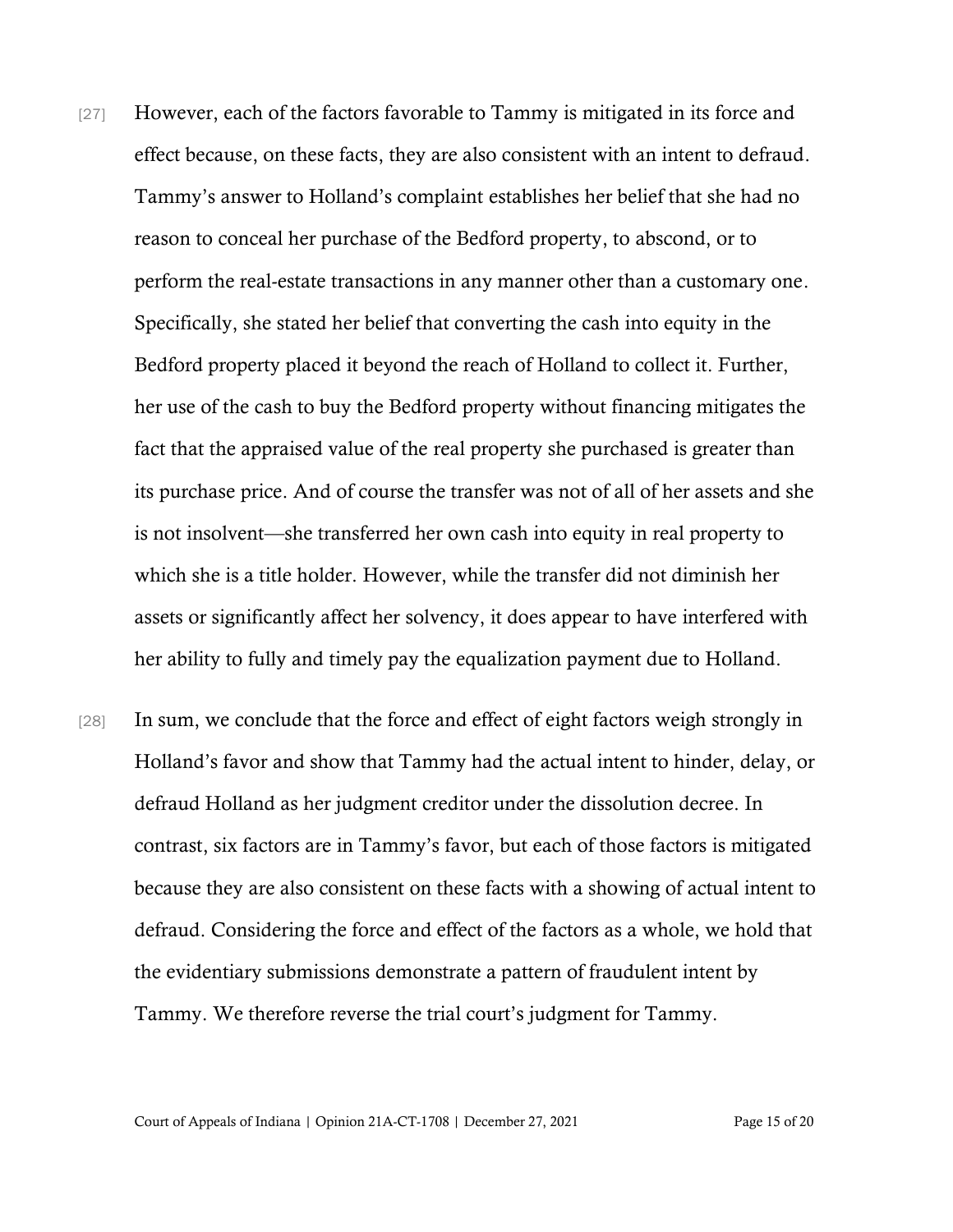## Holland Sued Jason as a Conspirator, not a Debtor, and the Evidentiary Submissions Readily Demonstrate that Jason Conspired with Tammy.

- [29] We thus turn to Holland's claim against Jason. In his complaint, Holland alleged that Jason had "conspired" with Tammy to convert the approximately \$200,000 in cash into equity in the Bedford property. Appellant's App. Vol. 2 p. 15. In his written argument to the trial court on the evidentiary submissions, Holland again asserted that Jason had acted "in collaboration" with Tammy "to subvert and avoid payment of a final judgment against her[.]" *Id.* at 43. In their brief on appeal, the Ketchams acknowledge that the nature of Holland's complaint against Jason was for "civil conspiracy." Appellees' Br. p. 8.
- [30] Nonetheless, the trial court entered judgment for Jason on Holland's complaint not based on an analysis of civil conspiracy but instead because Jason himself was not a debtor to Holland under the dissolution decree. We conclude that the trial court erred. Holland's allegation was never that Jason was a debtor; Holland's allegation was that Jason had conspired with Tammy, the debtor, to help Tammy avoid paying her debt to Holland.
- [31] As we have explained:

A civil conspiracy is a combination of two or more persons who engage in a concerted action to accomplish an unlawful purpose or to accomplish some lawful purpose by unlawful means. *[Boyle](https://www.westlaw.com/Document/I654408e2d38c11d99439b076ef9ec4de/View/FullText.html?transitionType=Default&contextData=(sc.Default)&VR=3.0&RS=cblt1.0)  [v. Anderson Fire Fighters Ass](https://www.westlaw.com/Document/I654408e2d38c11d99439b076ef9ec4de/View/FullText.html?transitionType=Default&contextData=(sc.Default)&VR=3.0&RS=cblt1.0)'n. Local 1262, AFL–CIO*, 497 N.E.2d [1073, 1079 \(Ind.](https://www.westlaw.com/Document/I654408e2d38c11d99439b076ef9ec4de/View/FullText.html?transitionType=Default&contextData=(sc.Default)&VR=3.0&RS=cblt1.0) Ct. App. 1986), *trans. denied*; *[Sims v. Beamer](https://www.westlaw.com/Document/I1fe248f7d39d11d99439b076ef9ec4de/View/FullText.html?transitionType=Default&contextData=(sc.Default)&VR=3.0&RS=da3.0&fragmentIdentifier=co_pp_sp_578_1026+n.5)*[, 757](https://www.westlaw.com/Document/I1fe248f7d39d11d99439b076ef9ec4de/View/FullText.html?transitionType=Default&contextData=(sc.Default)&VR=3.0&RS=da3.0&fragmentIdentifier=co_pp_sp_578_1026+n.5)  [N.E.2d 1021, 1026 n.5 \(Ind.](https://www.westlaw.com/Document/I1fe248f7d39d11d99439b076ef9ec4de/View/FullText.html?transitionType=Default&contextData=(sc.Default)&VR=3.0&RS=da3.0&fragmentIdentifier=co_pp_sp_578_1026+n.5) Ct. App. 2001). In Indiana, there is no separate civil cause of action for conspiracy. *Sims*[, 757 N.E.2d](https://www.westlaw.com/Document/I1fe248f7d39d11d99439b076ef9ec4de/View/FullText.html?transitionType=Default&contextData=(sc.Default)&VR=3.0&RS=da3.0&fragmentIdentifier=co_pp_sp_578_1026)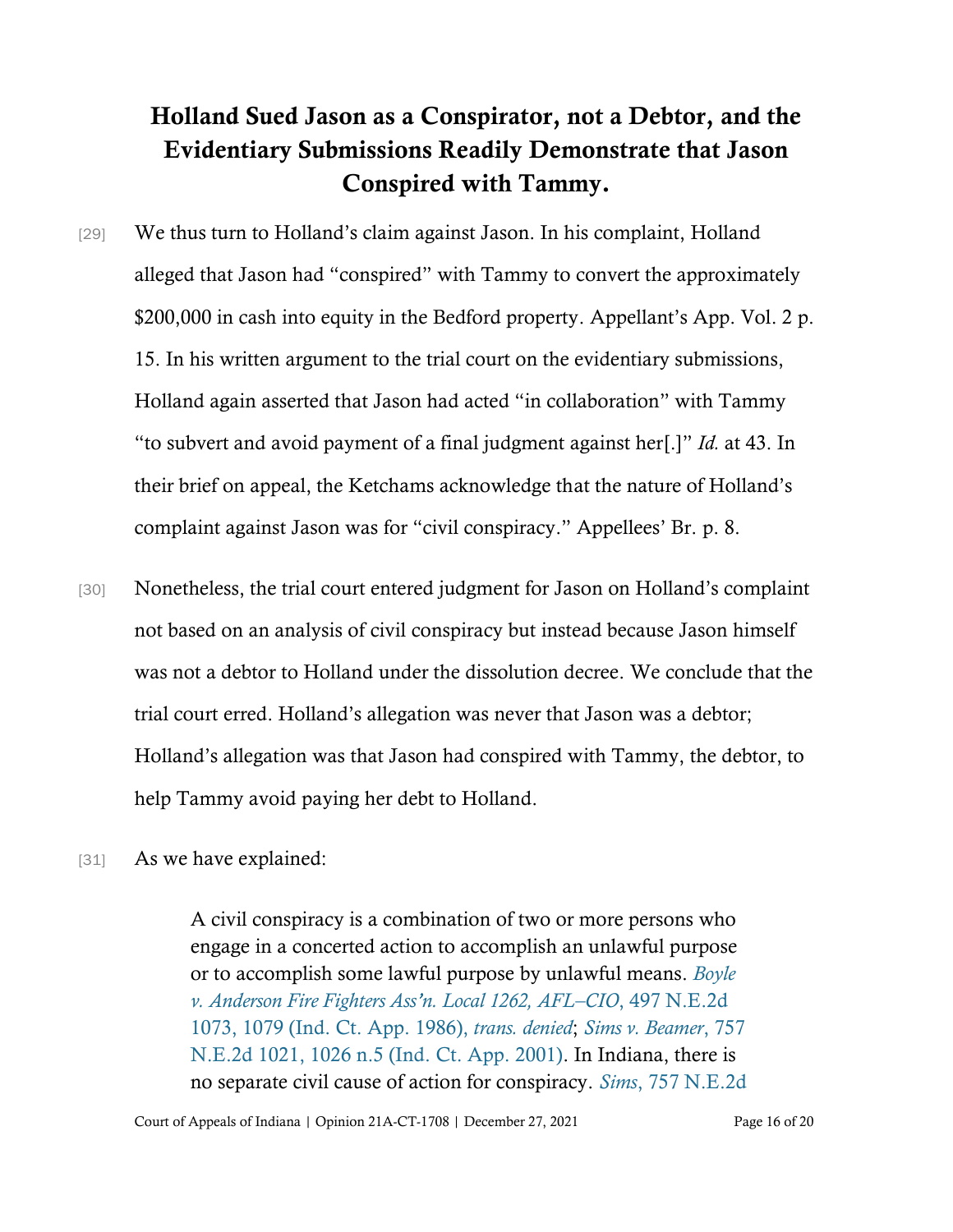[at 1026.](https://www.westlaw.com/Document/I1fe248f7d39d11d99439b076ef9ec4de/View/FullText.html?transitionType=Default&contextData=(sc.Default)&VR=3.0&RS=da3.0&fragmentIdentifier=co_pp_sp_578_1026) However, there is a civil cause of action for damages resulting from a conspiracy. *[Id.](https://www.westlaw.com/Document/I1fe248f7d39d11d99439b076ef9ec4de/View/FullText.html?transitionType=Default&contextData=(sc.Default)&VR=3.0&RS=da3.0)* Allegations of civil conspiracy sound in tort. *[Allen v. Great Am. Reserve Ins. Co.](https://www.westlaw.com/Document/I4f8858a6d38f11d98ac8f235252e36df/View/FullText.html?transitionType=Default&contextData=(sc.Default)&VR=3.0&RS=da3.0&fragmentIdentifier=co_pp_sp_578_1168)*[, 766 N.E.2d 1157,](https://www.westlaw.com/Document/I4f8858a6d38f11d98ac8f235252e36df/View/FullText.html?transitionType=Default&contextData=(sc.Default)&VR=3.0&RS=da3.0&fragmentIdentifier=co_pp_sp_578_1168)  [1168 \(Ind.](https://www.westlaw.com/Document/I4f8858a6d38f11d98ac8f235252e36df/View/FullText.html?transitionType=Default&contextData=(sc.Default)&VR=3.0&RS=da3.0&fragmentIdentifier=co_pp_sp_578_1168) 2002). "Unlike criminal conspiracy, '[t]he gist of a civil conspiracy is not the unlawful agreement, but the damage resulting from that agreement.'" *[Id.](https://www.westlaw.com/Document/I4f8858a6d38f11d98ac8f235252e36df/View/FullText.html?transitionType=Default&contextData=(sc.Default)&VR=3.0&RS=da3.0)* (quoting [16 AM. JUR.](https://www.westlaw.com/Document/I44696684b27b11d9815db1c9d88f7df2/View/FullText.html?transitionType=Default&contextData=(sc.Default)&VR=3.0&RS=da3.0) 2d, [Conspiracy, § 53 at 279 \(1998\)\)](https://www.westlaw.com/Document/I44696684b27b11d9815db1c9d88f7df2/View/FullText.html?transitionType=Default&contextData=(sc.Default)&VR=3.0&RS=da3.0). In other words, allegations of a civil conspiracy are just another way of asserting a concerted action in the commission of a tort. *[Boyle](https://www.westlaw.com/Document/I654408e2d38c11d99439b076ef9ec4de/View/FullText.html?transitionType=Default&contextData=(sc.Default)&VR=3.0&RS=da3.0&fragmentIdentifier=co_pp_sp_578_1079)*[, 497 N.E.2d at 1079.](https://www.westlaw.com/Document/I654408e2d38c11d99439b076ef9ec4de/View/FullText.html?transitionType=Default&contextData=(sc.Default)&VR=3.0&RS=da3.0&fragmentIdentifier=co_pp_sp_578_1079)

*K.M.K. v. A.K.*, 908 N.E.2d 658, 663–[64 \(Ind. Ct. App. 2009\),](https://www.westlaw.com/Document/Ib69dbfa5664d11deb08de1b7506ad85b/View/FullText.html?transitionType=Default&contextData=(sc.Default)&VR=3.0&RS=cblt1.0) *trans. denied*. "[A] claim of civil conspiracy must be considered together with an underlying alleged tort." *[Miller v. Cent. Ind. Cmty. Found., Inc.](https://www.westlaw.com/Document/I2b2d9425f21111e390d4edf60ce7d742/View/FullText.html?transitionType=Default&contextData=(sc.Default)&VR=3.0&RS=da3.0&fragmentIdentifier=co_pp_sp_7902_963)*, 11 N.E.3d 944, [963 \(Ind. Ct.](https://www.westlaw.com/Document/I2b2d9425f21111e390d4edf60ce7d742/View/FullText.html?transitionType=Default&contextData=(sc.Default)&VR=3.0&RS=da3.0&fragmentIdentifier=co_pp_sp_7902_963)  [App. 2014\),](https://www.westlaw.com/Document/I2b2d9425f21111e390d4edf60ce7d742/View/FullText.html?transitionType=Default&contextData=(sc.Default)&VR=3.0&RS=da3.0&fragmentIdentifier=co_pp_sp_7902_963) *trans. denied*.

[32] Given that the evidentiary submissions demonstrate Tammy's intent to defraud Holland under the Act, it is clear that those submissions also show that Jason engaged in a concerted action with Tammy in the commission of that tort. There is no dispute that Jason participated in the closing on the Bedford property, to which he took title initially as a joint tenant and later as Tammy's husband. There is no dispute that, at that closing, he was aware of Tammy's debt to Holland under the dissolution decree. There is no dispute that he knew Tammy was purchasing the Bedford property using \$200,000 of her own cash and without any contribution from him. And he also signed the *pro se* answer to Holland's complaint in which he asserted his belief that, by moving the \$200,000 from cash into the Bedford property as his homestead, that amount would be exempted from collection.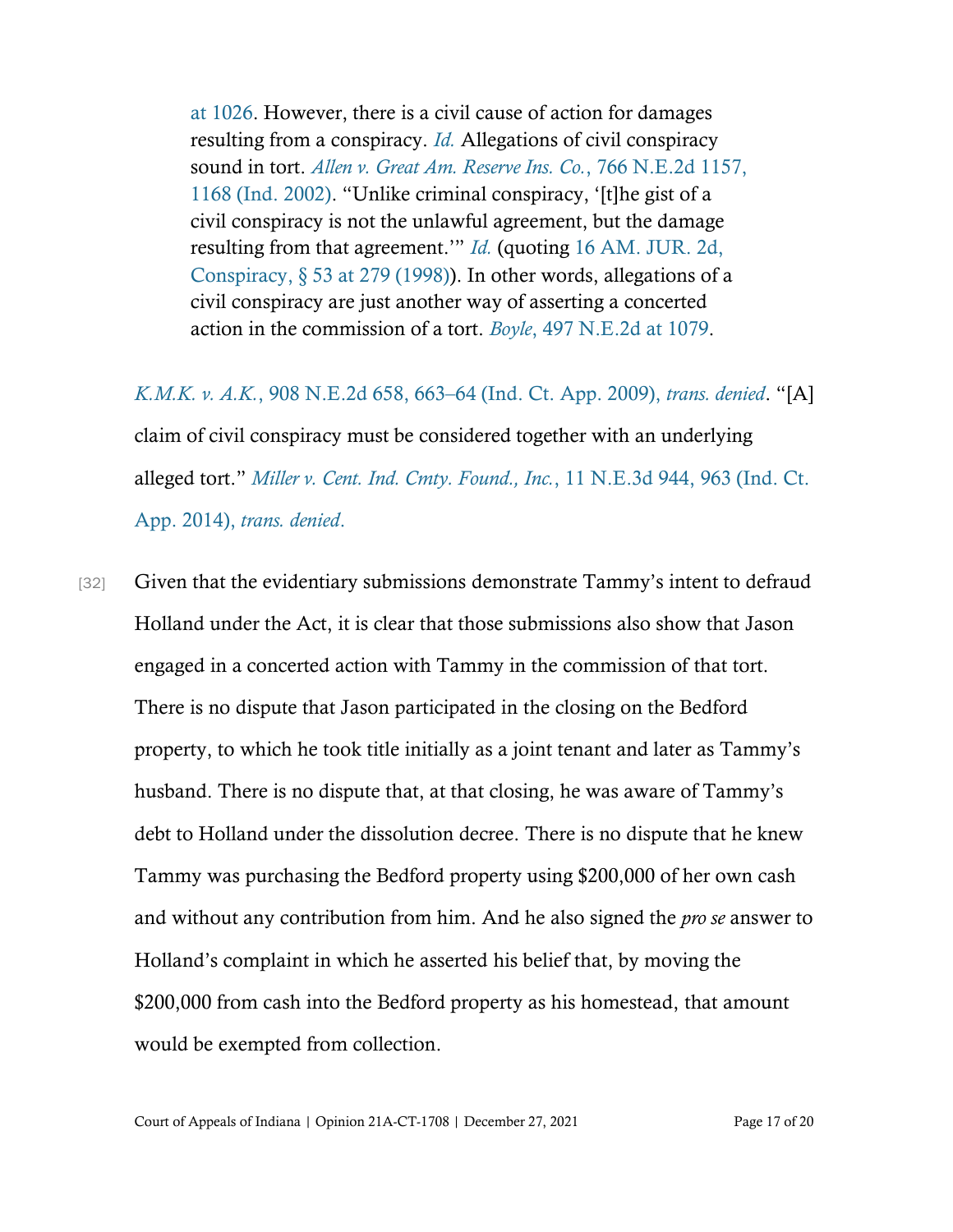[33] Accordingly, the trial court erred when it entered judgment for Jason on the ground that Jason was not a debtor to Holland. Considering the evidentiary submissions and Holland's claim of civil conspiracy against Jason, we conclude that Holland has shown that Jason acted in concert with Tammy in the commission of a fraudulent transfer.

## We Remand for Further Proceedings on Holland's Remedy.

- [34] Finally, Holland seeks "to avoid or disregard" the purchase of the Bedford property, to "impose an injunction against further transfer of the" property, "and [to] order levy of execution against the same" to satisfy his unpaid judgment. Appellant's App. Vol. 2 p. 43. We agree with Holland that the immediate issuance of an injunction that prohibits the Ketchams from transferring the Bedford property is appropriate while the trial court on remand determines Holland's remedy.
- [35] However, we express no opinion on Holland's ultimate remedy. The Act does not direct that a specific remedy be entered and instead gives our trial courts discretion in fashioning an appropriate remedy based on the facts and circumstances of each case:

(a) In an action for relief against a transfer or an obligation under this chapter, a creditor . . . may obtain any of the following:

(1) Avoidance of the transfer or obligation to the extent necessary to satisfy the creditor's claim.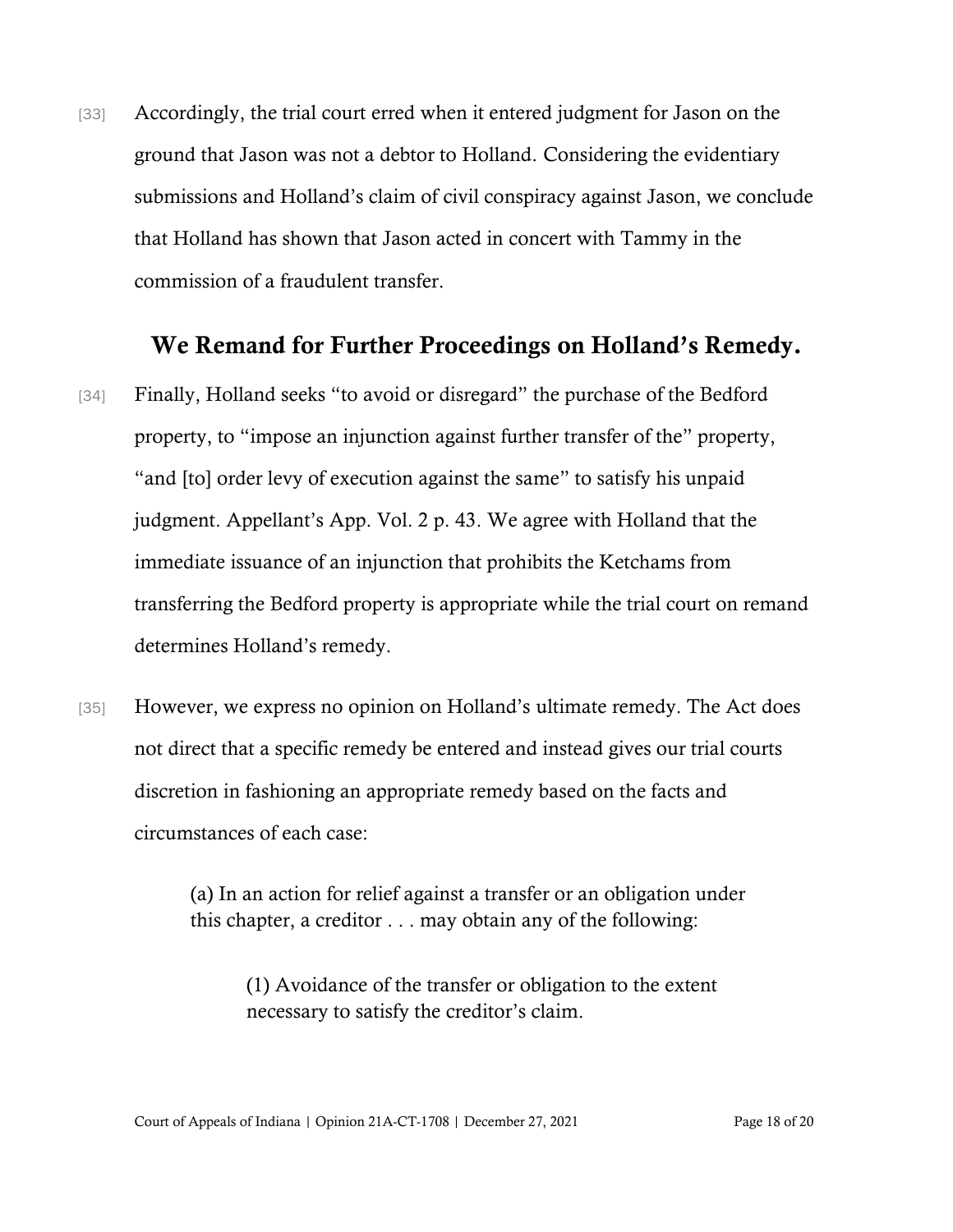(2) An attachment or other provisional remedy against the asset transferred or other property of the transferee in accordance with the procedure prescribed by [IC 34-25-2-1](https://www.westlaw.com/Document/N0595A6304AF511DE8ECCA4811EF4AE93/View/FullText.html?transitionType=Default&contextData=(sc.Default)&VR=3.0&RS=cblt1.0) or any other applicable statute providing for attachment or other provisional remedy against debtors generally.

(3) Subject to applicable principles of equity and in accordance with applicable rules of civil procedure, any of the following:

> (A) An injunction against further disposition by the debtor or a transferee, or both, of the asset transferred, its proceeds, or of other property.

> (B) Appointment of a receiver to take charge of the asset transferred or of the property of the transferee.

(C) Any other relief the circumstances require.

(b) If a creditor has obtained a judgment on a claim against the debtor, the creditor, if the court orders, may levy execution on the asset transferred or its proceeds.

[I.C. § 32-18-2-17 \(2017\).](https://www.westlaw.com/Document/NF749FC70816611DB8132CD13D2280436/View/FullText.html?transitionType=Default&contextData=(sc.Default)&VR=3.0&RS=cblt1.0) The Act further provides: "[u]nless superseded by this chapter, the principles of law and equity, including the law merchant and the law relating to principal and agent, equitable subordination, estoppel, laches, fraud, misrepresentation, duress, coercion, mistake, insolvency, or other validating or invalidating cause, supplement this chapter." [I.C. § 32-18-2-20](https://www.westlaw.com/Document/N00F1C1E0816711DB8132CD13D2280436/View/FullText.html?transitionType=Default&contextData=(sc.Default)&VR=3.0&RS=cblt1.0)  [\(2017\).](https://www.westlaw.com/Document/N00F1C1E0816711DB8132CD13D2280436/View/FullText.html?transitionType=Default&contextData=(sc.Default)&VR=3.0&RS=cblt1.0)